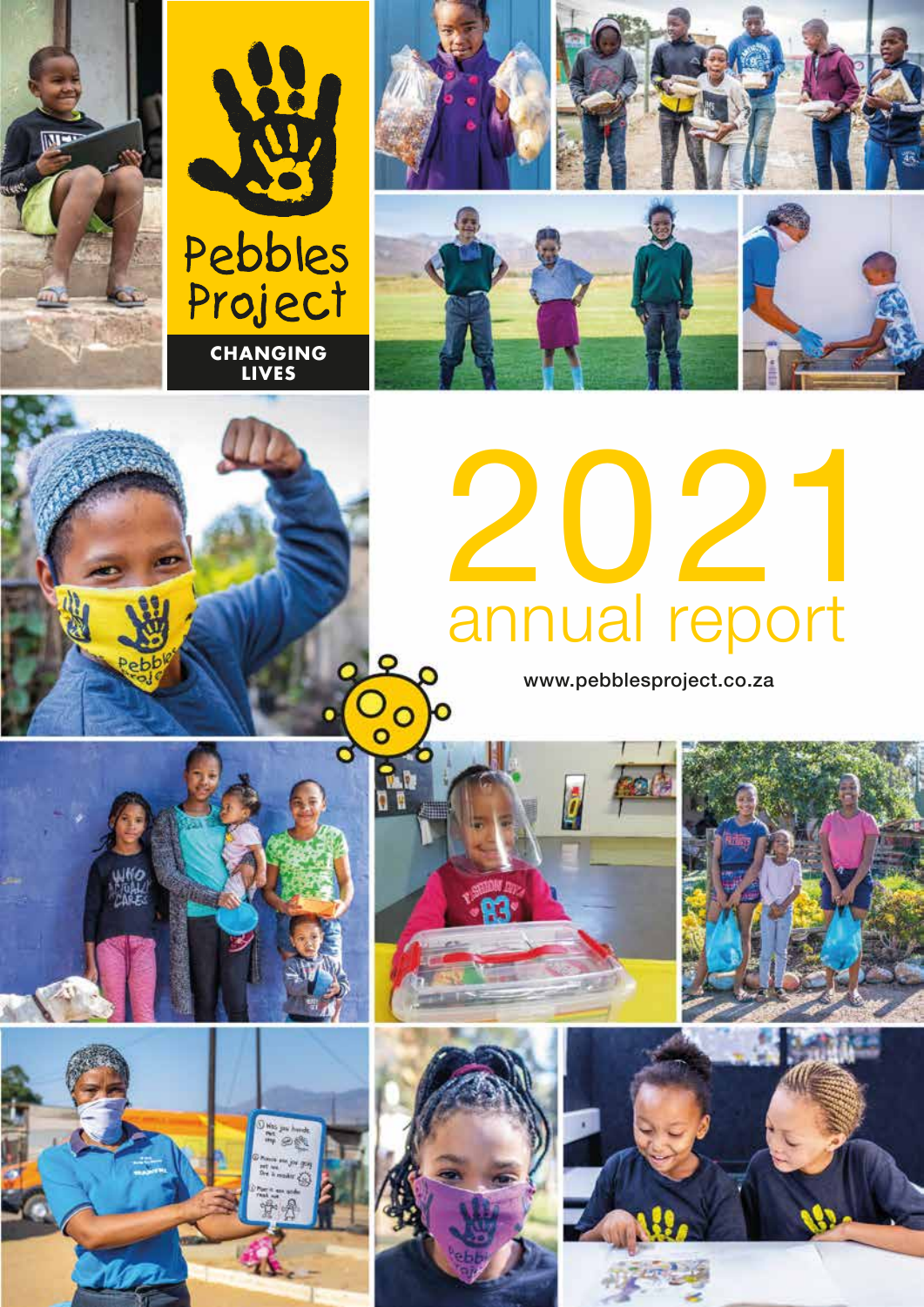

# Chairperson's Report 2020 - 2021 **CHANGING**

When I compiled my Chairperson's Report at this time last year, we were still getting to grips with the impact of COVID-19, and the accompanying lockdown, on both Pebbles and our day-to-day lives. One year on, COVID-19 is still with us, and in some ways far worse than a year ago, with continuing variants and some countries struggling to contain the effects of the pandemic.

Although in South Africa, we are yet to start a mass vaccination programme, the managed lockdowns imposed seem to have had a positive effect on containing the spread of the virus, but at a severe cost to our economic health.

Under such circumstances, the continued success of the Pebbles Project is truly wonderful and inspiring. The Senior Management Team, under the skillful guidance of the founder of Pebbles, Sophia Warner, has performed magnificently. This included new staff appointments, promoted from within Pebbles, who have risen to the challenges they faced and ensured a smooth transition.

In this respect, I also wish to thank my fellow Trustees for their continued wise counsel and advice, bringing together our combined experience to guide the Organisation through these turbulent times.

To our funders and donors, both large and small, our heartfelt gratitude for your continued support. To the new partners who have joined us recently, thank you for the faith you have shown in Pebbles.

But most of all, our thanks to our amazing staff for their dedication, commitment and unwavering enthusiasm for our beneficiaries, the Pebbles children.

# CEO's Report 2020 - 2021

As a 'glass-half-full' kind of girl, I found the past year a unique challenge, a puzzle to be solved with solutions to be found. The day after South Africa went into hard lockdown in March 2020, Pebbles went into overdrive with an emergency feeding scheme and over the following 8 months we distributed over one million meals to children and families in the Western Cape. We partnered with local municipalities, other charities and community groups to distribute ready-cooked meals or food parcels to those that needed it most. Our education team, social workers and health professionals also stepped up, delivering learning packs to the children at home and offering social and medical support to people through the hard times. The financial and moral support that we received from donors, supporters, friends and family

was overwhelming and Pebbles was able to thrive during a time when many other organisations struggled.

Thank you to the entire Pebbles team for turning a potential disaster into a success, and thank you to our board of Trustees in South Africa and board of Directors in the UK for your constant support and guidance.



Our thoughts and love continue to surround our staff members who lost loved ones during the past year.

Sophia Warner **CEO** 



#### Pebbles Project Trustees 2020 – 2021

Stephen Digby (Chairperson), Peter Blaine (Treasurer), Zanele Njapha, Lucy Warner, Leigh Zwaan, Sophia Warner

#### Senior Management Team 2020 – 2021

Sophia Warner (CEO), Marileze Buys (Deputy Director), Estee Heyns (Chief Administrative Officer), Samantha August (Chief Operations Officer), Michael Petersen (Financial Manager), Angela du Plessis (HR Manager)

#### Pebbles Project UK Directors 2020 – 2021

Ray Abercromby, Elizabeth Clifton, David Wainwright, Edward Powell, Sophia Warner

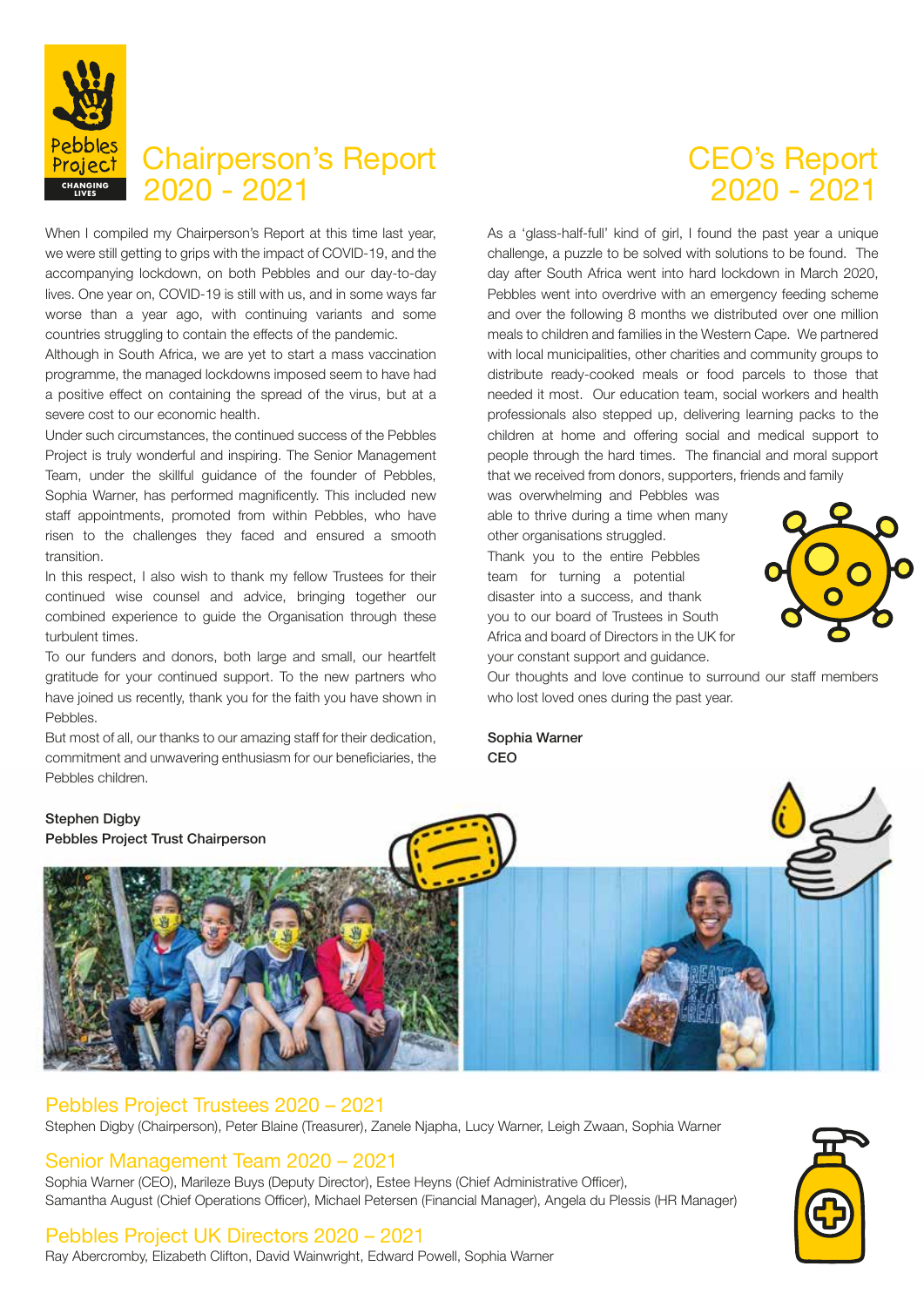

Through an integrated developmental approach, the Pebbles Project aims to enable children and young adults from agricultural communities to reach their full potential at each appropriate educational phase to ultimately enable them to become participating and responsible members of society.





#### Organisational outcomes for the Pebbles Project:



- 1. A child who has reached her/ his educational potential at each appropriate life phase
- 2. A child who is healthy and well-nourished at all times
- 3. A child who demonstrates appropriate social and emotional behaviour at the relevant life phase
- 4. Safe and protected environments throughout all educational phases

#### 2020 – 2021 Achievements and Milestones

- Over one million meals were distributed by our Pebbles kitchen during lockdown to children and families on farms and in informal settlements. Thank you and congratulations to Kitchen Manager Dominic and the entire kitchen team for this achievement.
- A brand new Mobile Health Clinic was launched for rooibos tea farmworker communities in Clanwilliam, funded by Twinings 'Sourced with Care' responsible sourcing programme.
- Internet and Wi-Fi were provided on 9 Stellenbosch farms for the children to be able to access online educational support from our team of teachers.
- Every child received a box full of age-appropriate stationery and educational resources.
- Pebbles was able to guarantee jobs throughout lockdown for all of our staff, thanks to our loyal and accommodating donors.
- Over R31 million was raised throughout the year.
- A major organisational and programme restructuring process started, to align our programmes with the developmental phases in a child's life.
- New online financial management, HR, donor and beneficiary systems were implemented, to streamline our processes.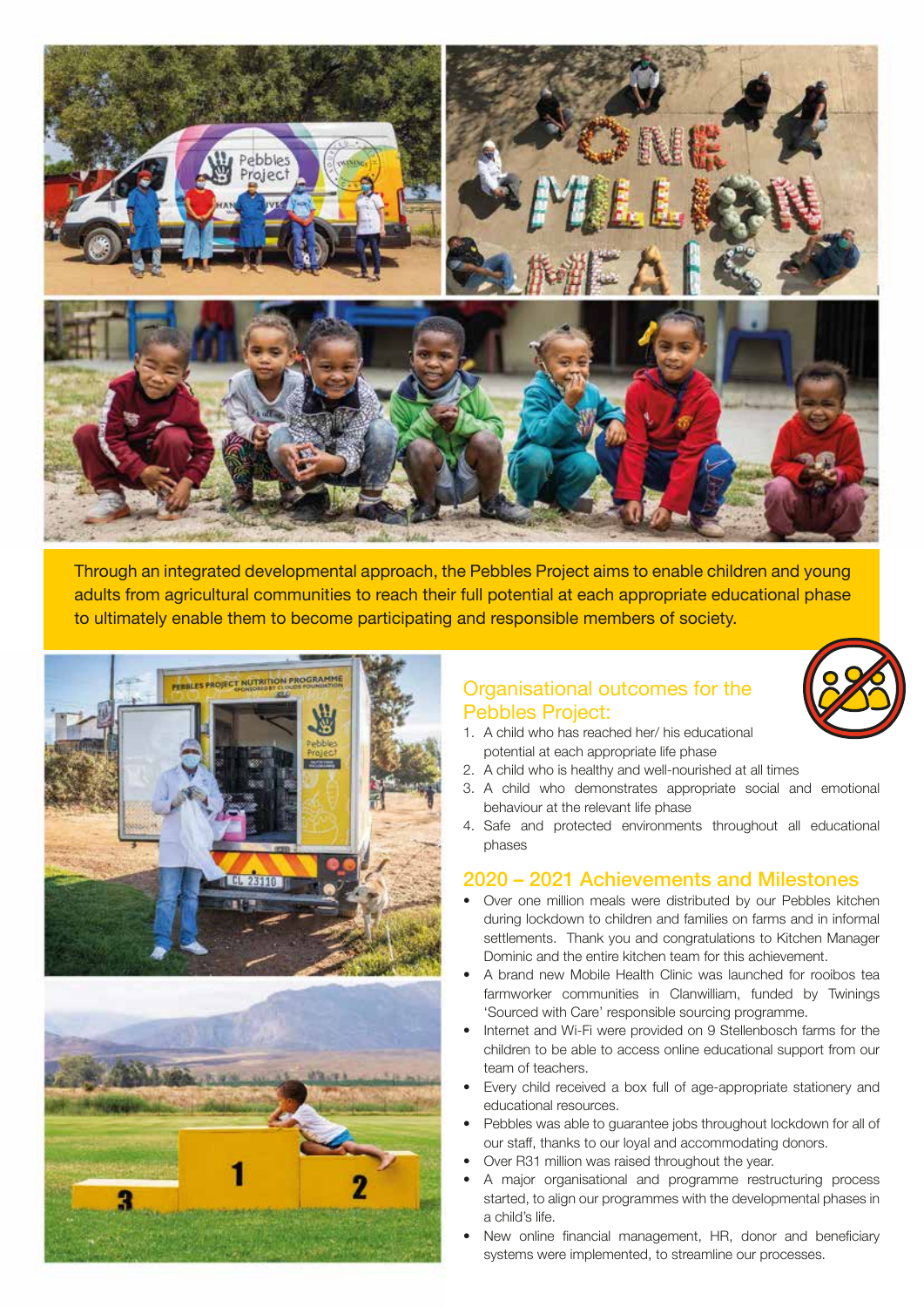| <b>The New Pebbles</b><br><b>Framework</b><br>2021          | <b>EARLY CARE</b><br><b>AND EDUCATION</b><br>PROGRAMME (ECEP) -<br><b>FIRST THOUSAND</b><br>DAYS (FTD) | <b>EARLY CARE</b><br><b>AND EDUCATION</b><br>PROGRAMME (ECEP) -<br><b>EARLY CHILDHOOD</b><br><b>DEVELOPMENT (ECD)</b> | <b>SCHOOL</b><br><b>ENRICHMENT</b><br><b>PROGRAMME</b><br>(SEP) | <b>EARLY</b><br><b>ADULTHOOD</b><br><b>PROGRAMME</b><br>(EAP) |
|-------------------------------------------------------------|--------------------------------------------------------------------------------------------------------|-----------------------------------------------------------------------------------------------------------------------|-----------------------------------------------------------------|---------------------------------------------------------------|
| <b>INITIATIVE</b>                                           | <b>CONCEPTION</b><br><b>TO 2 YEARS</b>                                                                 | 2 TO 5<br><b>YEARS</b>                                                                                                | 6 TO 18<br><b>YEARS</b>                                         | 15 TO 25<br><b>YEARS</b>                                      |
| Maternal Health Education<br>(Baby Box)                     | $\bullet$                                                                                              |                                                                                                                       |                                                                 |                                                               |
| <b>Facilitator Training</b>                                 | $\bullet$                                                                                              | $\bullet$                                                                                                             | $\bullet$                                                       |                                                               |
| Facilitator On-Site Support                                 | $\bullet$                                                                                              | $\bullet$                                                                                                             | $\bullet$                                                       |                                                               |
| FTD Bonding and Attachment<br>Caregiver Training            | $\bullet$                                                                                              |                                                                                                                       |                                                                 |                                                               |
| Mobile Resource Centre                                      | $\bullet$                                                                                              | $\bullet$                                                                                                             |                                                                 |                                                               |
| Special Educational Needs<br>(SEN) Support                  | $\bullet$                                                                                              | $\bullet$                                                                                                             | $\bullet$                                                       |                                                               |
| Learner On-Site Support                                     | $\bullet$                                                                                              | $\bullet$                                                                                                             | $\bullet$                                                       |                                                               |
| Maths Support (FACET)                                       |                                                                                                        |                                                                                                                       | $\bullet$                                                       |                                                               |
| Literacy Support (FACET)                                    |                                                                                                        |                                                                                                                       | $\bullet$                                                       |                                                               |
| Library Services (FACET)                                    |                                                                                                        |                                                                                                                       | $\bullet$                                                       |                                                               |
| Computer Literacy (FACET)                                   |                                                                                                        |                                                                                                                       | $\bullet$                                                       |                                                               |
| Art (FACET)                                                 |                                                                                                        |                                                                                                                       | $\bullet$                                                       |                                                               |
| Sport and Recreation (FACET)                                |                                                                                                        |                                                                                                                       | $\bullet$                                                       |                                                               |
| Educational Outings (FACET)                                 |                                                                                                        |                                                                                                                       | $\bullet$                                                       |                                                               |
| Leadership Development (FACET)                              |                                                                                                        |                                                                                                                       | $\bullet$                                                       |                                                               |
| Learner Coaching Initiative (FACET)                         |                                                                                                        |                                                                                                                       | $\bullet$                                                       |                                                               |
| Sexual Health Education                                     |                                                                                                        |                                                                                                                       | $\bullet$                                                       |                                                               |
| World of Work (WOW)                                         |                                                                                                        |                                                                                                                       | $\bullet$                                                       |                                                               |
| Subject and Career Guidance                                 |                                                                                                        |                                                                                                                       |                                                                 |                                                               |
| <b>Further Education</b><br><b>Enrolment and Placements</b> |                                                                                                        |                                                                                                                       |                                                                 | $\bullet$                                                     |
| Training and Support                                        |                                                                                                        |                                                                                                                       |                                                                 | $\bullet$                                                     |
| Social Work Support                                         | $\bullet$                                                                                              | $\bullet$                                                                                                             | $\bullet$                                                       | $\bullet$                                                     |
| Parent Training                                             | $\bullet$                                                                                              | $\bullet$                                                                                                             | $\bullet$                                                       |                                                               |
| Farm Community Action Committees                            | $\bullet$                                                                                              | $\bullet$                                                                                                             | $\bullet$                                                       |                                                               |
| Primary Health Care                                         | $\bullet$                                                                                              | $\bullet$                                                                                                             | $\bullet$                                                       | $\bullet$                                                     |
| Dental                                                      | $\bullet$                                                                                              | $\bullet$                                                                                                             | $\bullet$                                                       | $\bullet$                                                     |
| Wellness                                                    | $\bullet$                                                                                              | $\bullet$                                                                                                             | $\bullet$                                                       | $\bullet$                                                     |
| Adult Sexual Health Education                               |                                                                                                        |                                                                                                                       |                                                                 | $\bullet$                                                     |
| Daily Meals and Snacks<br>(Stichting Clouds Foundation)     | $\bullet$                                                                                              | $\bullet$                                                                                                             | $\bullet$                                                       |                                                               |
| Nutrition Intervention for<br>Children at Risk              | $\bullet$                                                                                              | $\bullet$                                                                                                             |                                                                 |                                                               |

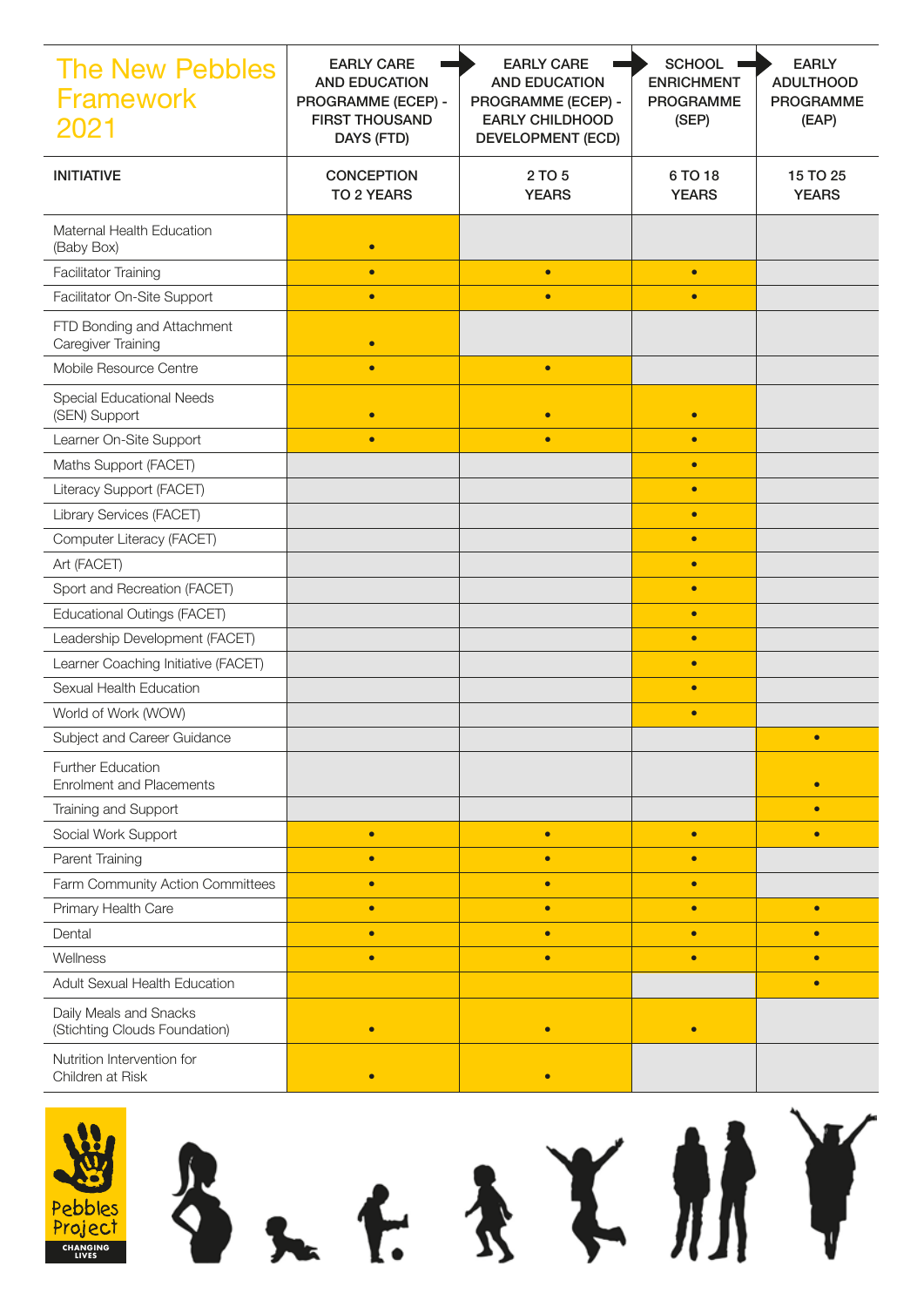



#### Number of Facilities and Staff Trained 2005 - 2021



#### Expenditure 2020 - 2021



Income Sources 2006 - 2021







#### Programme and Admin Expenses 2020 - 2021



## Our Numbers

Total number of children aged 0 – 25 years: **1355** Total number of ECEP / SEP facilities supported: **50** Total number of staff trained each month: **92** Total number of staff employed by the organisation: **93**

## Connect with Us

- **f** https://www.facebook.com/PebblesProjectTrust
- https://www.instagram.com/pebblesprojecttrust/
- **D** https://twitter.com/PebblesProject
- https://www.linkedin.com/company/pebbles-project